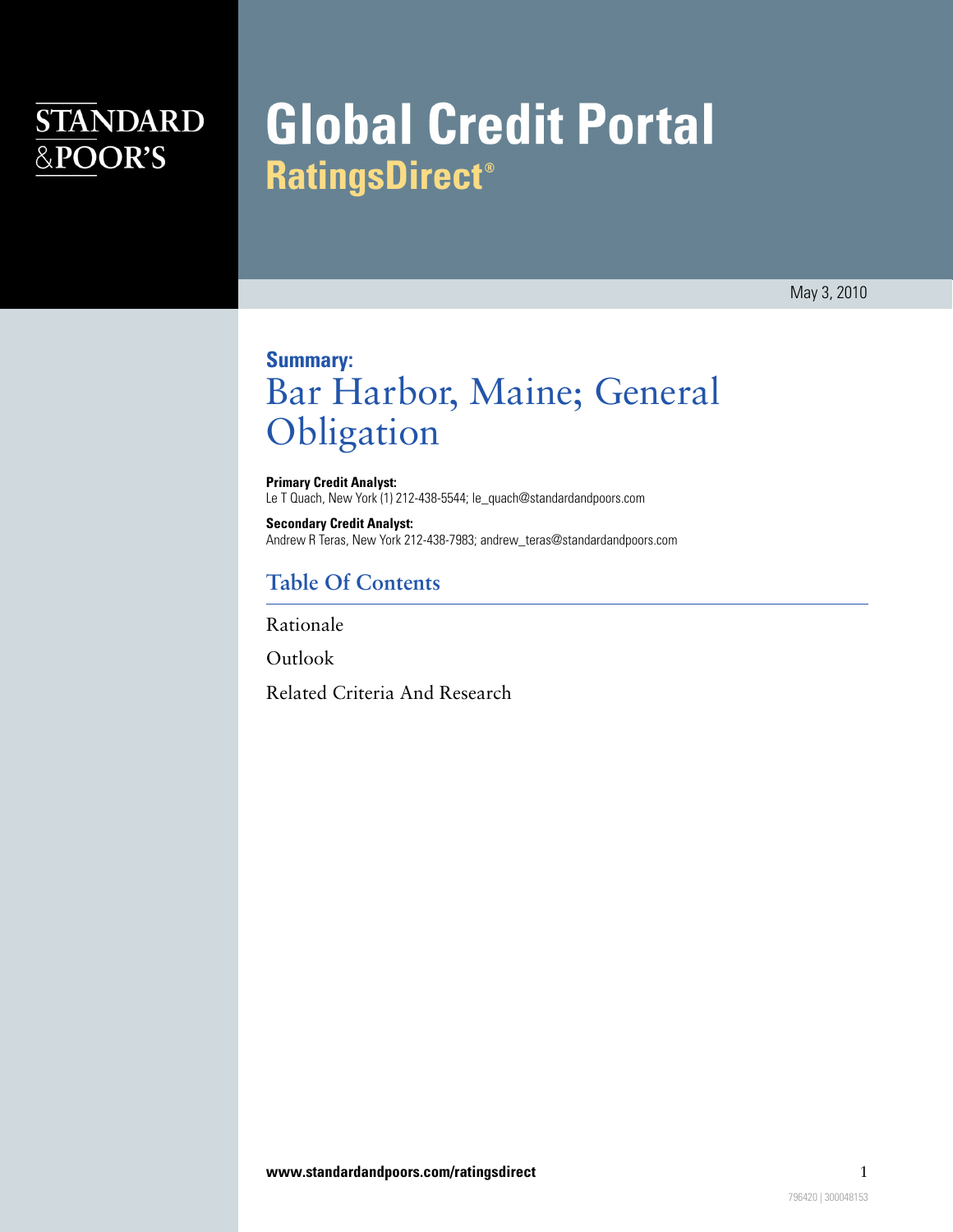### **Summary:** Bar Harbor, Maine; General Obligation

| <b>Credit Profile</b>                       |                 |            |
|---------------------------------------------|-----------------|------------|
| US\$4.3 mil GO bnds                         |                 |            |
| Long Term Rating                            | AA/Stable       | <b>New</b> |
| Bar Harbor Twn GO                           |                 |            |
| Long Term Rating                            | AA/Stable       | Upgraded   |
| <b>Bar Harbor Twn GO bnds</b>               |                 |            |
| <b>Unenhanced Rating</b>                    | AA(SPUR)/Stable | Upgraded   |
| Many issues are enhanced by bond insurance. |                 |            |

#### <span id="page-1-0"></span>**Rationale**

Standard & Poor's Ratings Services has raised its long-term rating and underlying rating (SPUR) on the town of Bar Harbor, Maine's general obligation (GO) debt outstanding to 'AA' from 'AA-',reflecting the town's continued strong financial position and considerable property tax base. The town's series 2010 GO bonds have been rated 'AA'.

Additional credit factors include the town's:

- Steady economic base rooted in tourism, which is exhibiting signs of slight seasonality within the unemployment rate;
- Adequate-to-good wealth and income factors;
- Good fiscal management with the inclusion of a formal fund balance policy; and
- Low debt burden, coupled with limited future capital needs.

The town's full faith and credit pledge secures the bonds. The town is using the bond proceeds to fund various capital improvement projects.

Bar Harbor is on the coast of Maine in southern Hancock County, about 45 miles south of Bangor, Maine ('AA' GO debt rating). Acadia National Park, with more than four million annual visitors, ranking it second among all national parks, is adjacent to the town. The town has also become a popular cruise line stop (98 total ships expected in 2010, pumping an estimated \$10 million into the region annually), which helps drive summer retail activity along the harbor. Income levels are adequate to good, with median household and per capita effective buying income measuring 88% and 108% of the national averages, respectively. The unemployment rate was 12.3% (seasonally unadjusted), above both state and national averages and reflects some seasonality within the employment and economic bases. The town's population is estimated at about 15,000 to 20,000 in the summer months. Several leading employers--The Jackson Laboratory, Mount Desert Island Hospital, MDI Bio Laboratory, and the College of the Atlantic--mitigate the seasonality in the workforce and attract a higher-income labor segment that helps to drive the local real estate market. Management reports that Jackson Laboratory, a world leader in biomedical mammalian genetic research, is still looking to expand its workforce and physical campus; the company employed 1,177 in 2010 and is the largest employer in the local area.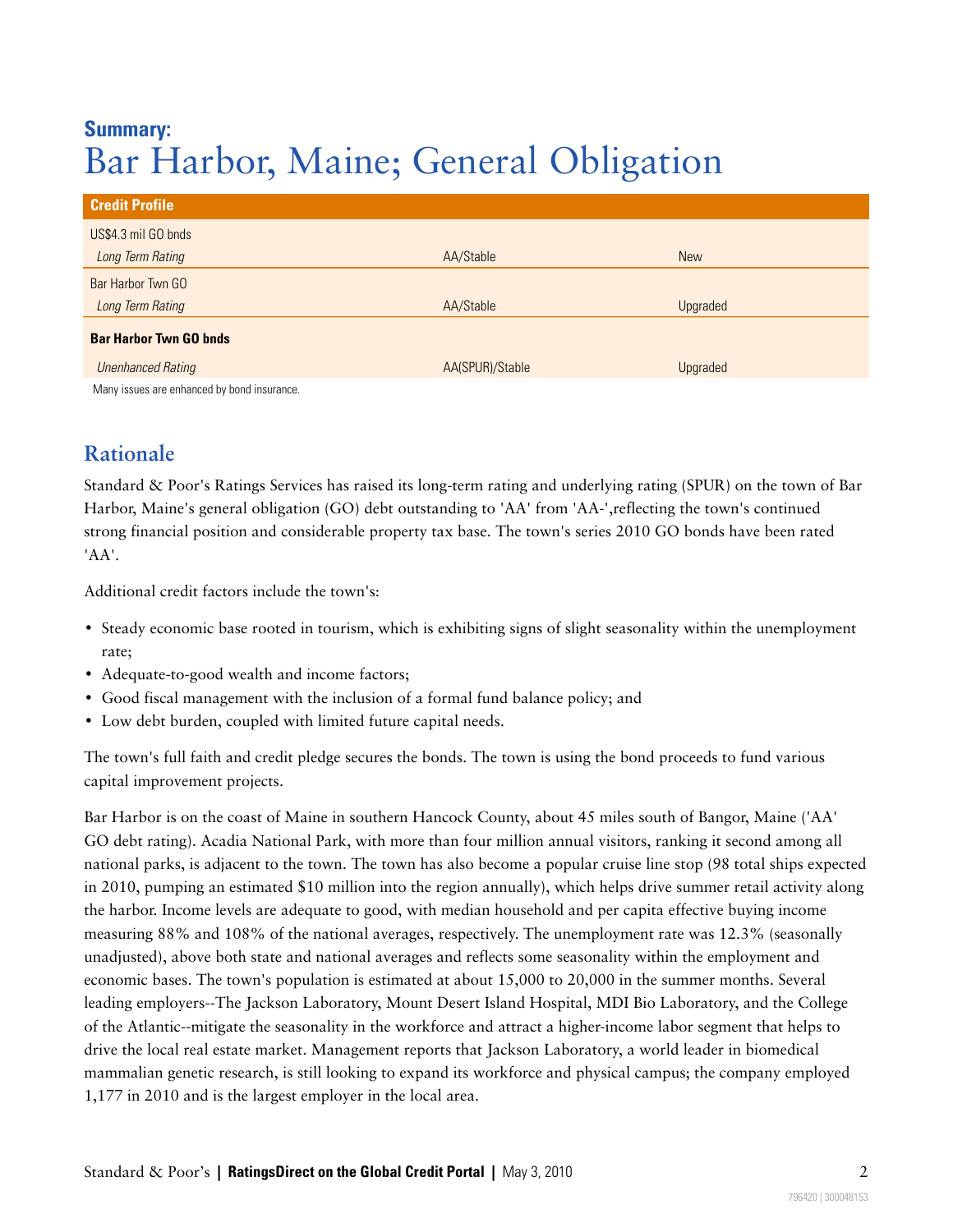Assessed valuation (AV) has continued to grow, reaching \$1.4 billion for fiscal 2010. Annual growth has averaged about 1.6% since the most recent revaluation was conducted in 2006. Market value is extremely high at roughly \$284,600 per capita. According to management, appreciation along the residential shorefront continues to drive the vast majority of the tax base growth. The tax base is diverse, with the 10 leading taxpayers accounting for 7.34% of total AV.

Bar Harbor's financial position has been very consistent, averaging a 12.7% unreserved general fund balance annually since 2005. The town has posted general fund operating deficits after transfers the past two years, which management attributes to winter storm expenses coming in higher than expected coupled with reduced local revenues as a result of the overall economic downturn. However, reserve levels remained strong once again in fiscal 2009; the total unreserved fund balance was approximately \$1.7 million, which accounted for 11.23% of operating expenditures after transfers. Property taxes are the town's primary revenue source, accounting for about 81% of general fund revenues for fiscal 2009. The town is not dependent on state aid, which accounts for less than 3% of total general fund resources. Management reports increased revenues and reduced winter storm expenditures for fiscal 2010, resulting in a projected operating surplus of about \$150,000. The fiscal 2011 budget is currently balanced, and includes a 4.2% increase to the mill rate.

Standard & Poor's considers Bar Harbor's financial management practices "good" under its Financial Management Assessment methodology, indicating that the town's current management policies are good, but not comprehensive. A formal fund balance policy requires that at least 10% of the town's last audited general fund revenues be designated in the unreserved general fund balance as "Designated for Working Capital". The policy also stipulates that fund balances cannot routinely be used to decrease taxes. Additional financial management highlights include formal debt management and investment policies, a five-year capital improvement program with funding sources identified, and monthly reporting to the council regarding budget-to-actual results and investment performance.

Bar Harbor's debt profile is favorable. Excluding the town's enterprise debt, which is self-supporting, the overall net debt burden is a low \$1,516 per capita, or a low 0.4% of total market value. The town's carrying charges are also low, as debt service payments, net of enterprise obligations, accounted for less than 3% of general fund expenditures in the fiscal 2009 budget. Including the town's outstanding enterprise debt, amortization of existing principal is above average, with about 73% of existing debt being retired over 10 years. The town has a five-year, roughly \$12.5 million capital improvement plan, which includes various small capital projects. After the upcoming issuance, the town has a remaining balance of approximately \$708,000 of bonds authorized by the voters in 2009 that will likely be used by 2012. There is also a possibility that the town may issue \$1 million in BANs in the near future to fund infrastructure improvements at a mixed-income housing development.

#### <span id="page-2-0"></span>**Outlook**

The stable outlook reflects our expectation that the town will maintain its strong financial position and that the town's debt burden will remain low with modest future capital needs. The stable outlook also reflects the strength of the property tax base.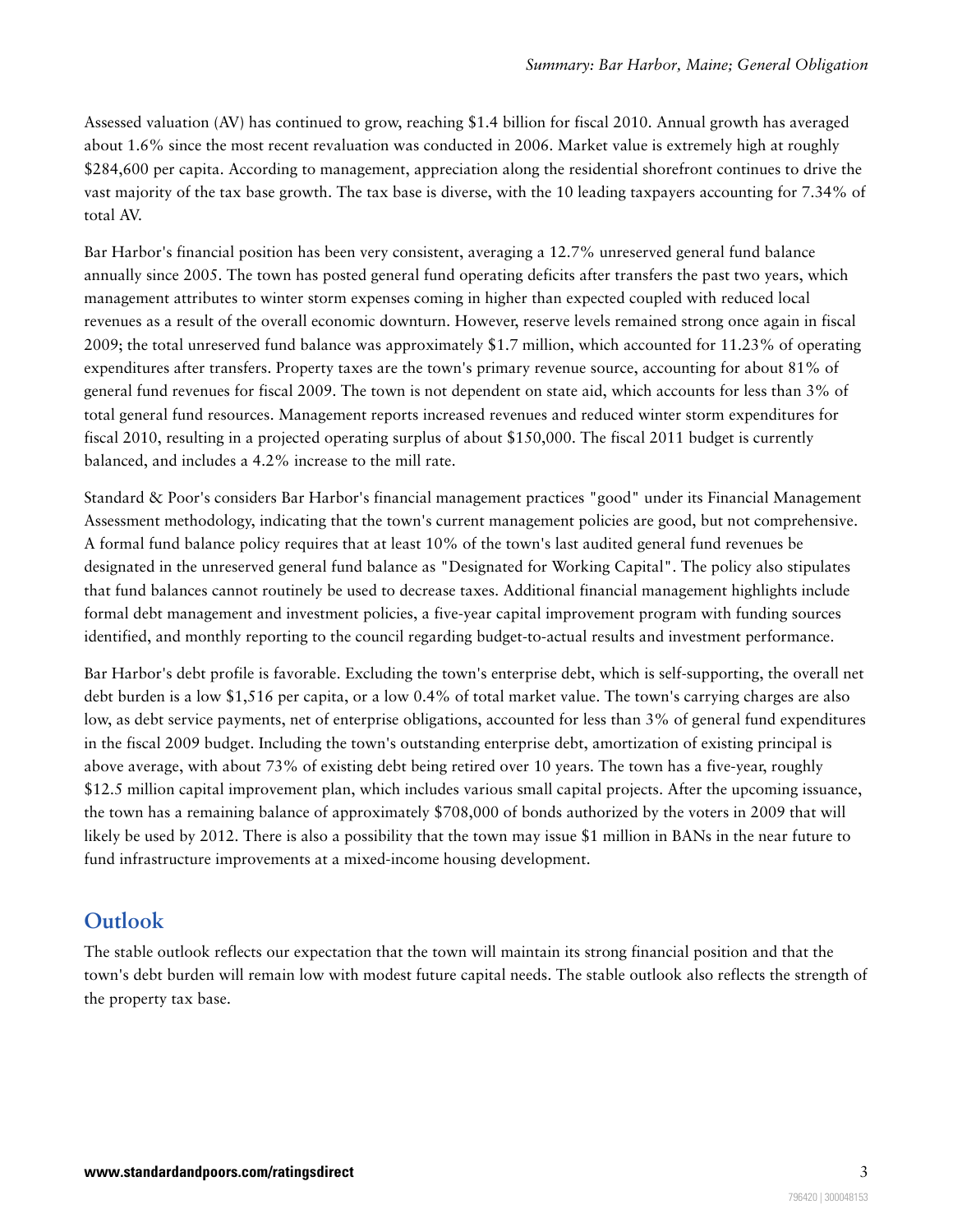### <span id="page-3-0"></span>**Related Criteria And Research**

USPF Criteria: GO Debt, Oct. 12, 2006

Complete ratings information is available to RatingsDirect on the Global Credit Portal subscribers at www.globalcreditportal.com and RatingsDirect subscribers at www.ratingsdirect.com. All ratings affected by this rating action can be found on Standard & Poor's public Web site at www.standardandpoors.com. Use the Ratings search box located in the left column.